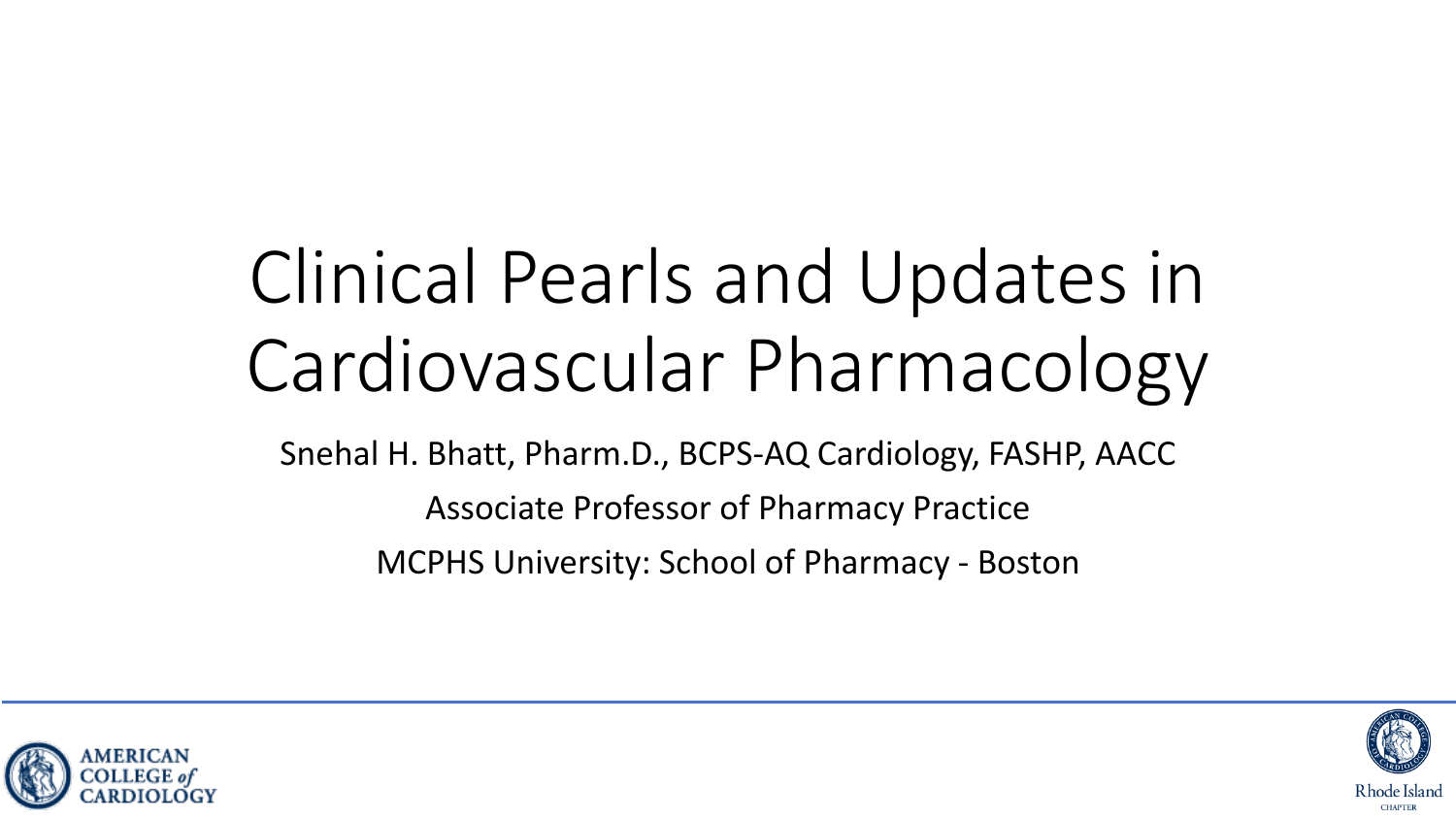# **Objectives**

- Design a medication therapy regimen for patients with cardiovascular disease
- Distinguish the risks and benefits of cardiovascular medications
- Apply current guideline recommendations in patients with cardiovascular disease



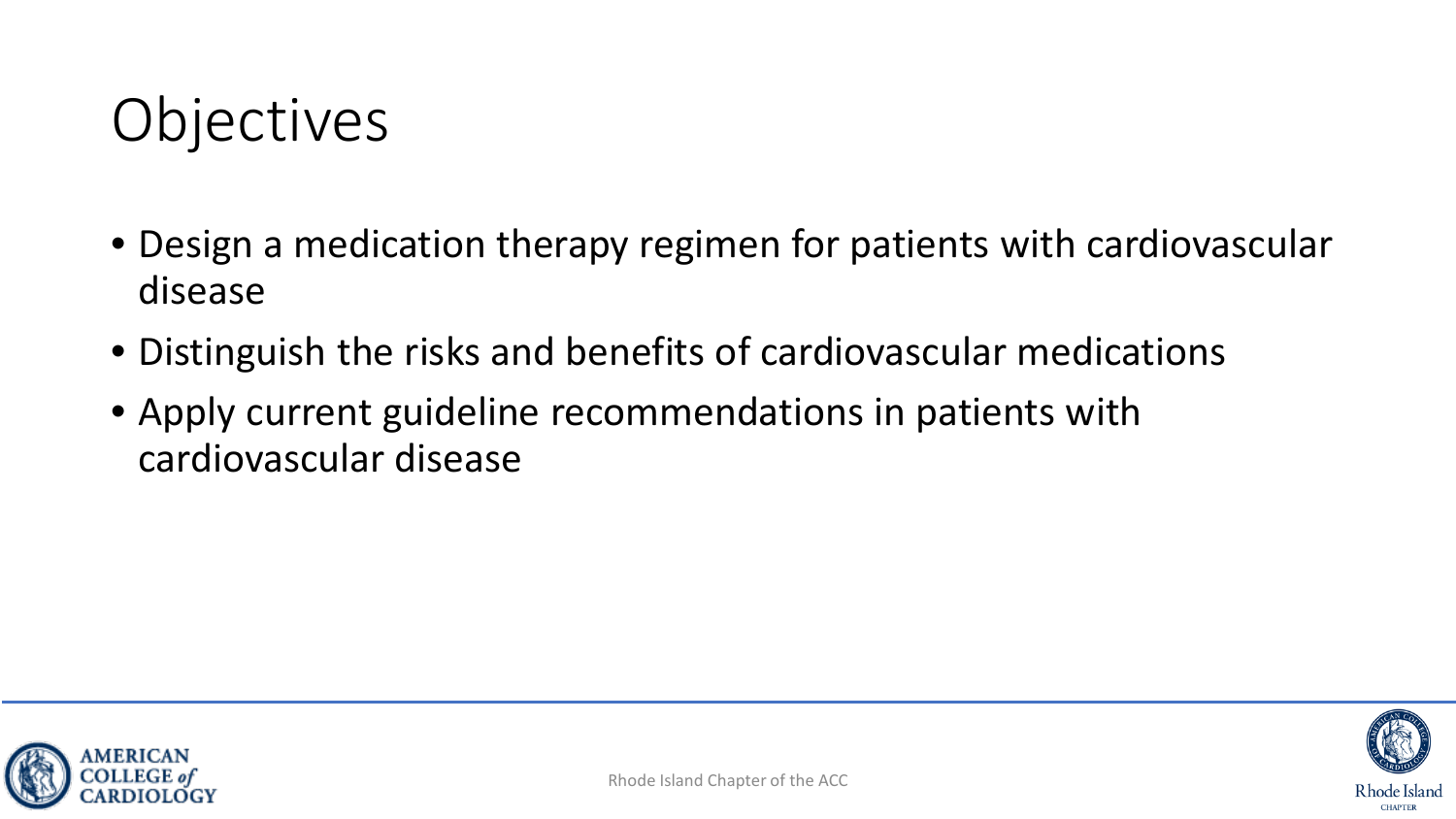### Patient Case

- BA is a 63-year-old man who presents with worsening chest pain over the past week.
- Admitted for NSTEMI and probable PCI
- PMH and Medications:
	- Dyslipidemia: Atorvastatin 40 mg daily
	- Hypertension: Losartan 100 mg daily, Amlodipine 5 mg daily
	- Diabetes: Metformin 1000 mg BID, Aspirin 81 mg daily
	- Atrial Fibrillation: Warfarin, INR: 2.3



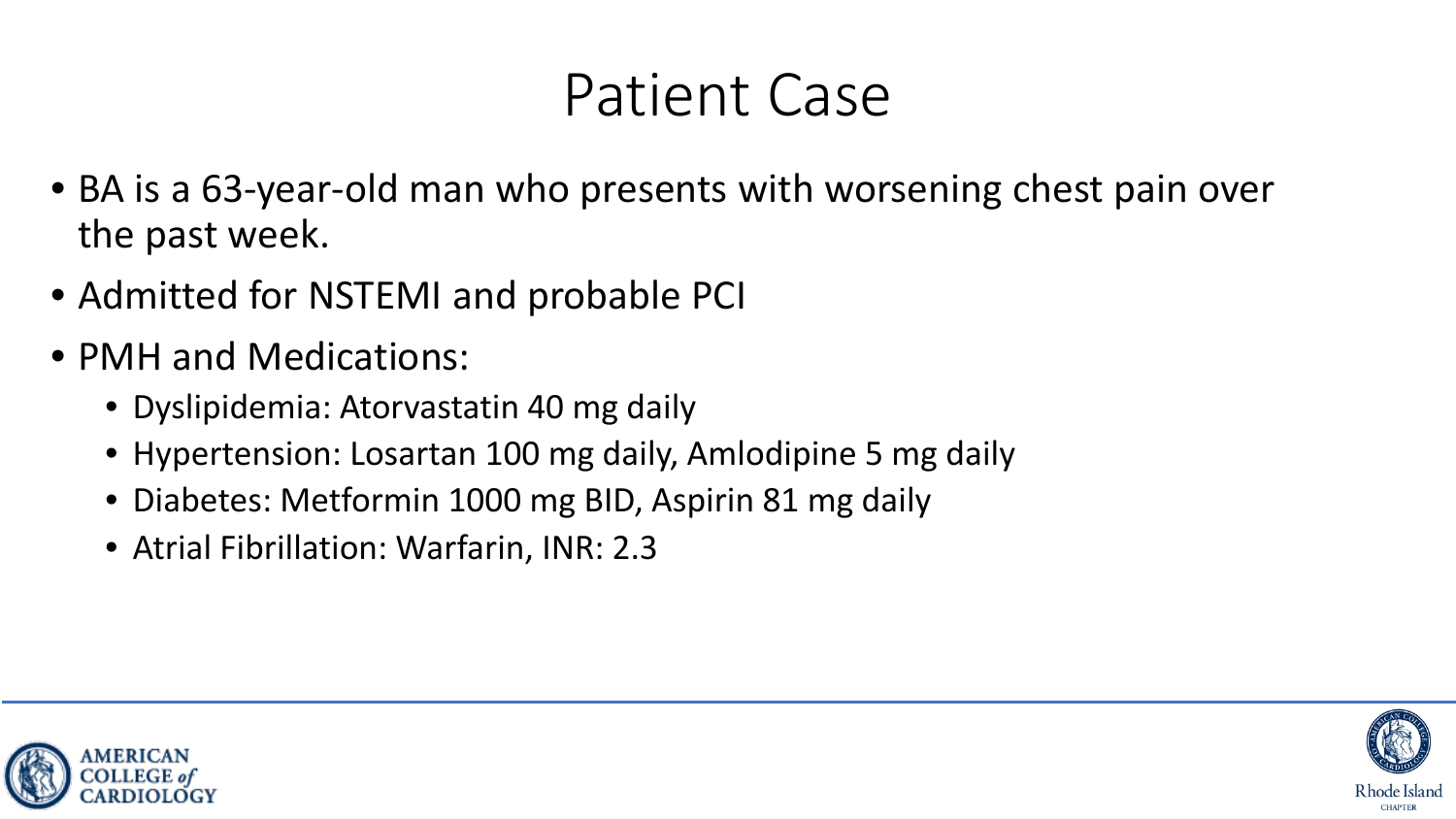### Patient Case

- Following morning, BA is taken for cardiac catheterization
	- Found to have 80% stenosis in his mid-LAD
		- Stented with Drug-eluting stent (DES)
- How do we manage his long-term antithrombotic therapy?
	- ACS + PCI with DES to mid-LAD
	- AF: previously taking warfarin



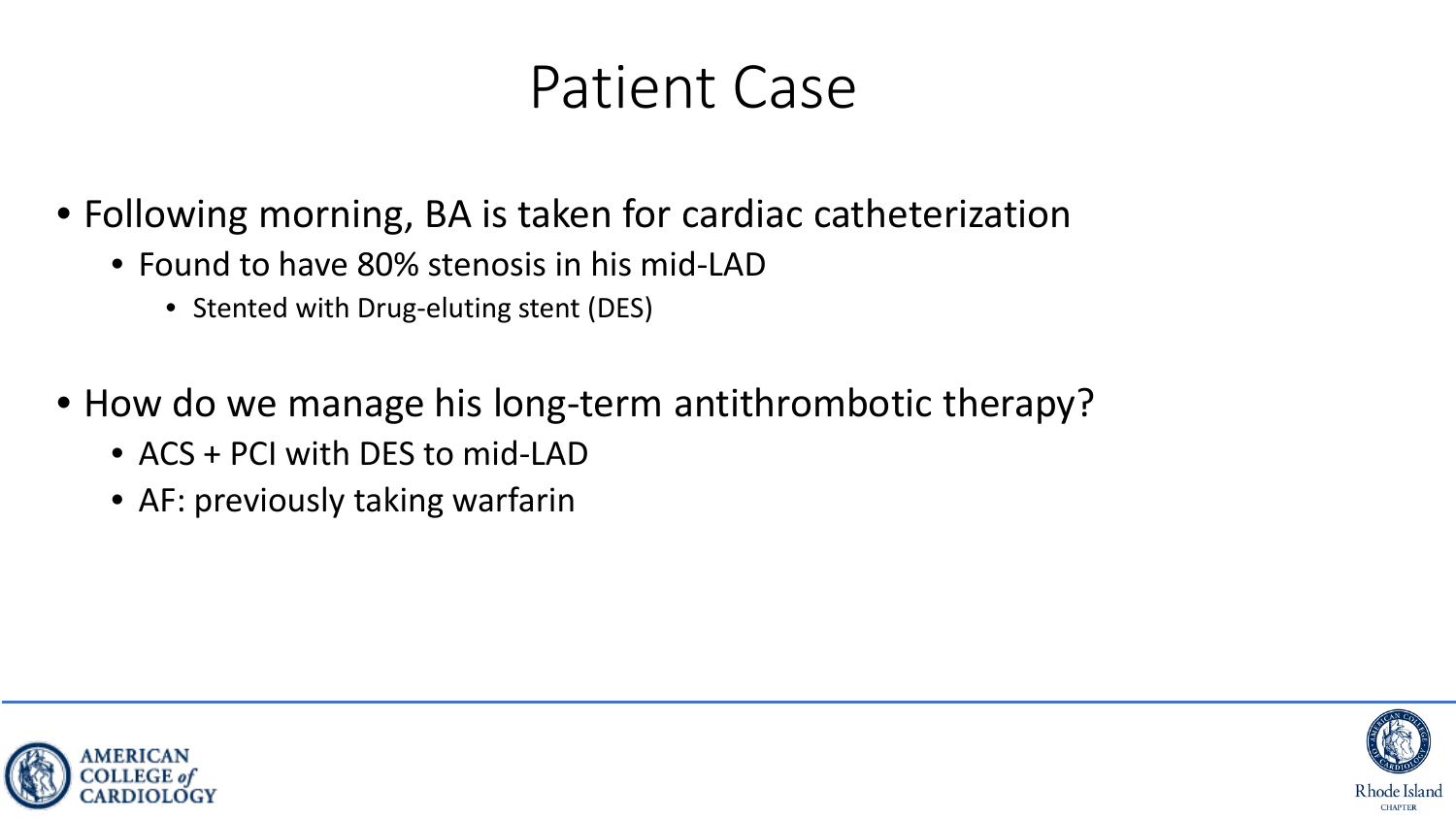# How would you manage his overall antithrombotic therapy?

- a) Aspirin 81 mg daily + Clopidogrel 75 mg daily + Warfarin
- b) Aspirin 81 mg daily + Prasugrel 10 mg daily + Warfarin
- c) Aspirin 81 mg daily + Rivaroxaban 20 mg daily
- d) Clopidogrel 75 mg daily + Dabigatran 150 mg BID



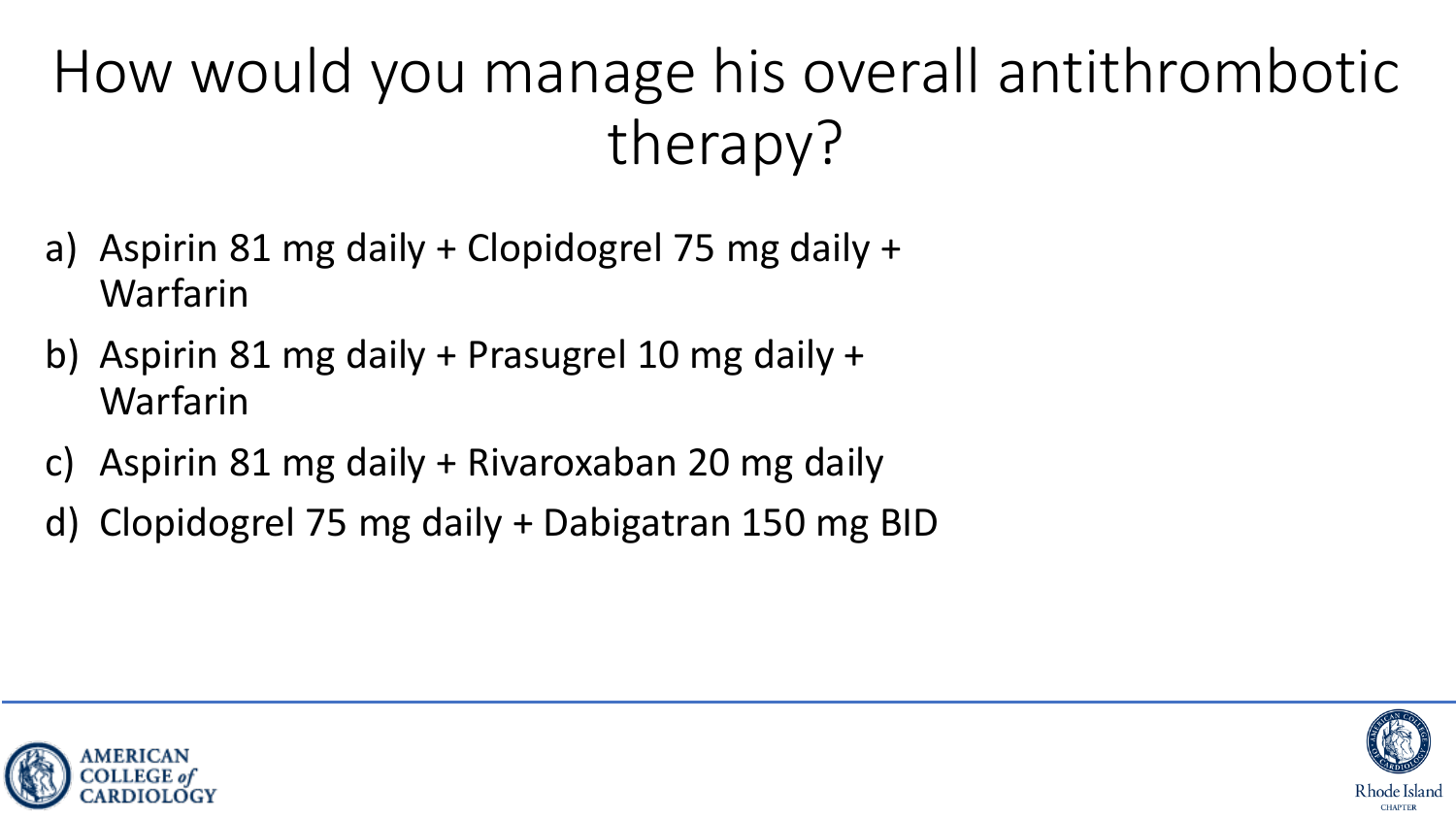What's the Antithrombotic Challenge?





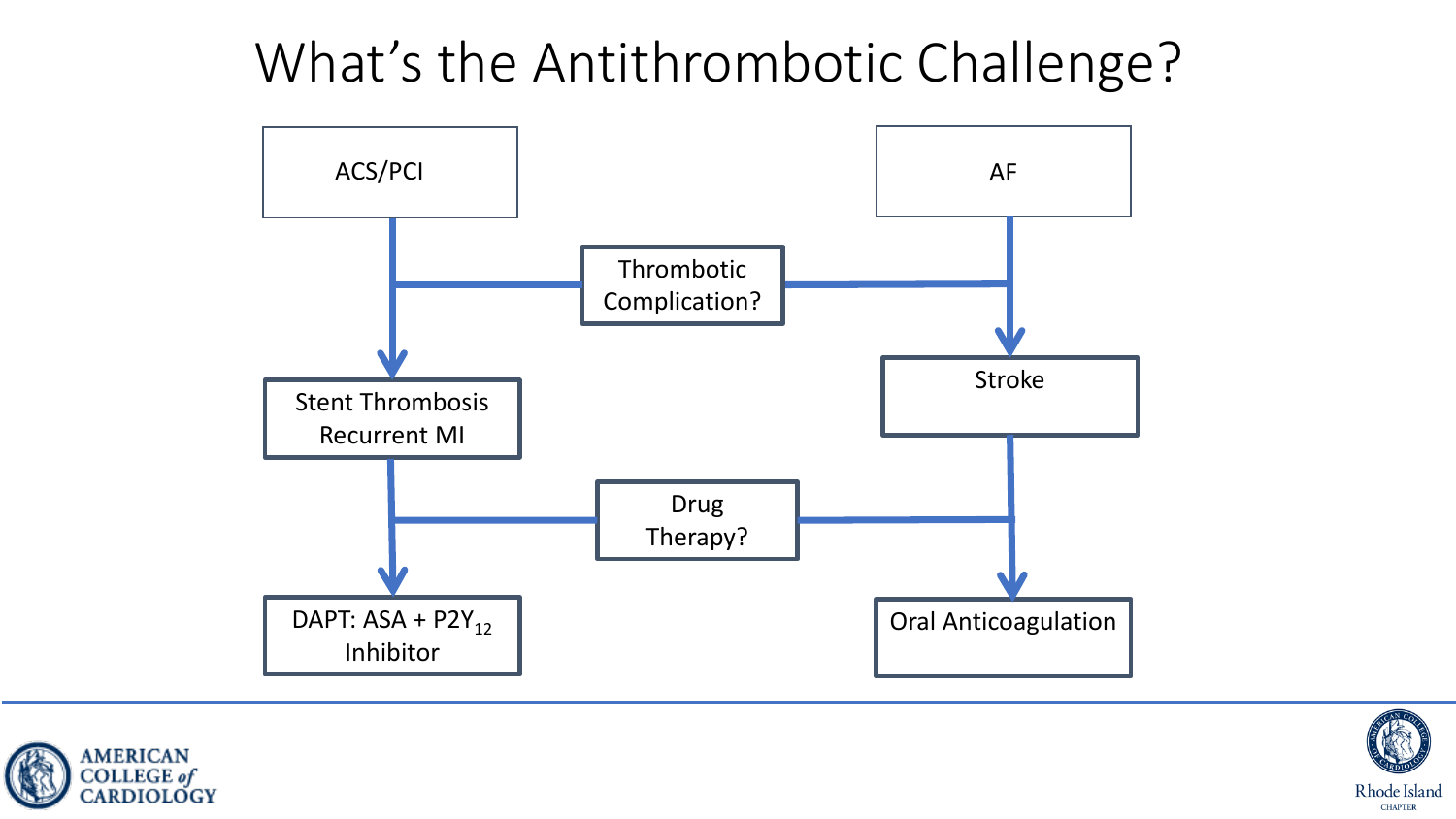#### 2019 ACC/AHA Focused Update on Atrial Fibrillation

| Recommendations for Selecting an Anticoagulant Regimen-Balancing Risks and<br><b>Benefits</b> |              |                                                                                                                                                                                                                                                                                                                                                                                                                                                                                                                                                                                                                              |  |
|-----------------------------------------------------------------------------------------------|--------------|------------------------------------------------------------------------------------------------------------------------------------------------------------------------------------------------------------------------------------------------------------------------------------------------------------------------------------------------------------------------------------------------------------------------------------------------------------------------------------------------------------------------------------------------------------------------------------------------------------------------------|--|
| <b>COR</b>                                                                                    | <b>LOE</b>   | <b>Recommendations</b>                                                                                                                                                                                                                                                                                                                                                                                                                                                                                                                                                                                                       |  |
|                                                                                               | $\mathbf{A}$ | NOACs (dabigatran, rivaroxaban, apixaban, and edoxaban) are<br>recommended over warfarin in NOAC-eligible patients with AF<br>(except with moderate-to-severe mitral stenosis or a mechanical<br>heart valve).<br>NEW: Exclusion criteria are now defined as moderate-to-severe<br>mitral stenosis or a mechanical heart valve. When the NOAC trials<br>are considered as a group, the direct thrombin inhibitor and factor<br>Xa inhibitors were at least noninferior and, in some trials, superior<br>to warfarin for preventing stroke and systemic embolism and were<br>associated with lower risks of serious bleeding. |  |



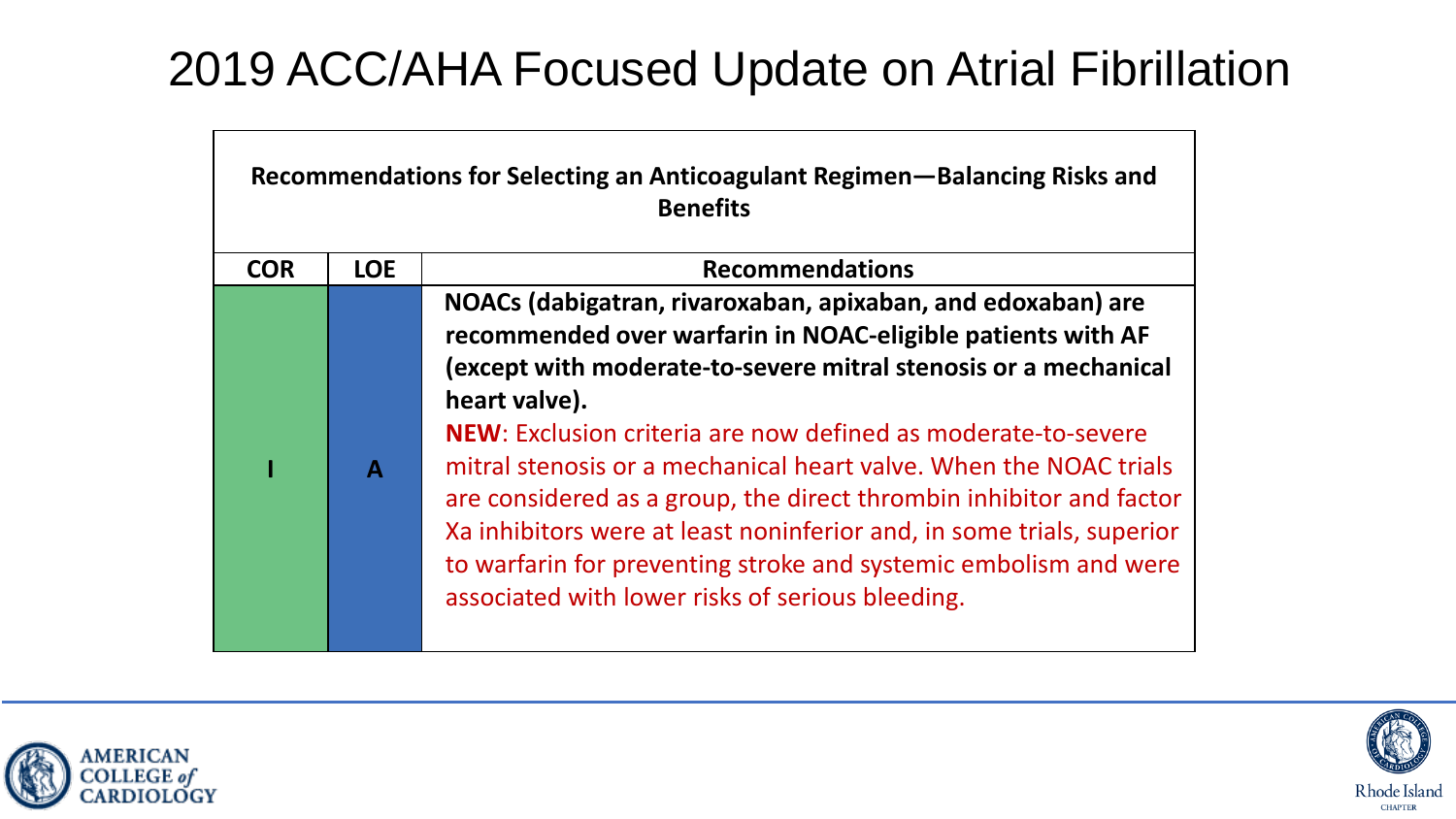# WOEST: Warfarin + P2Y12 vs. Triple Therapy

Age 18-80 years old with an indication for PCI and a clear need for ≥ one year oral anticoagulation

Warfarin, Clopidogrel , ASA

#### Warfarin and Clopidogrel



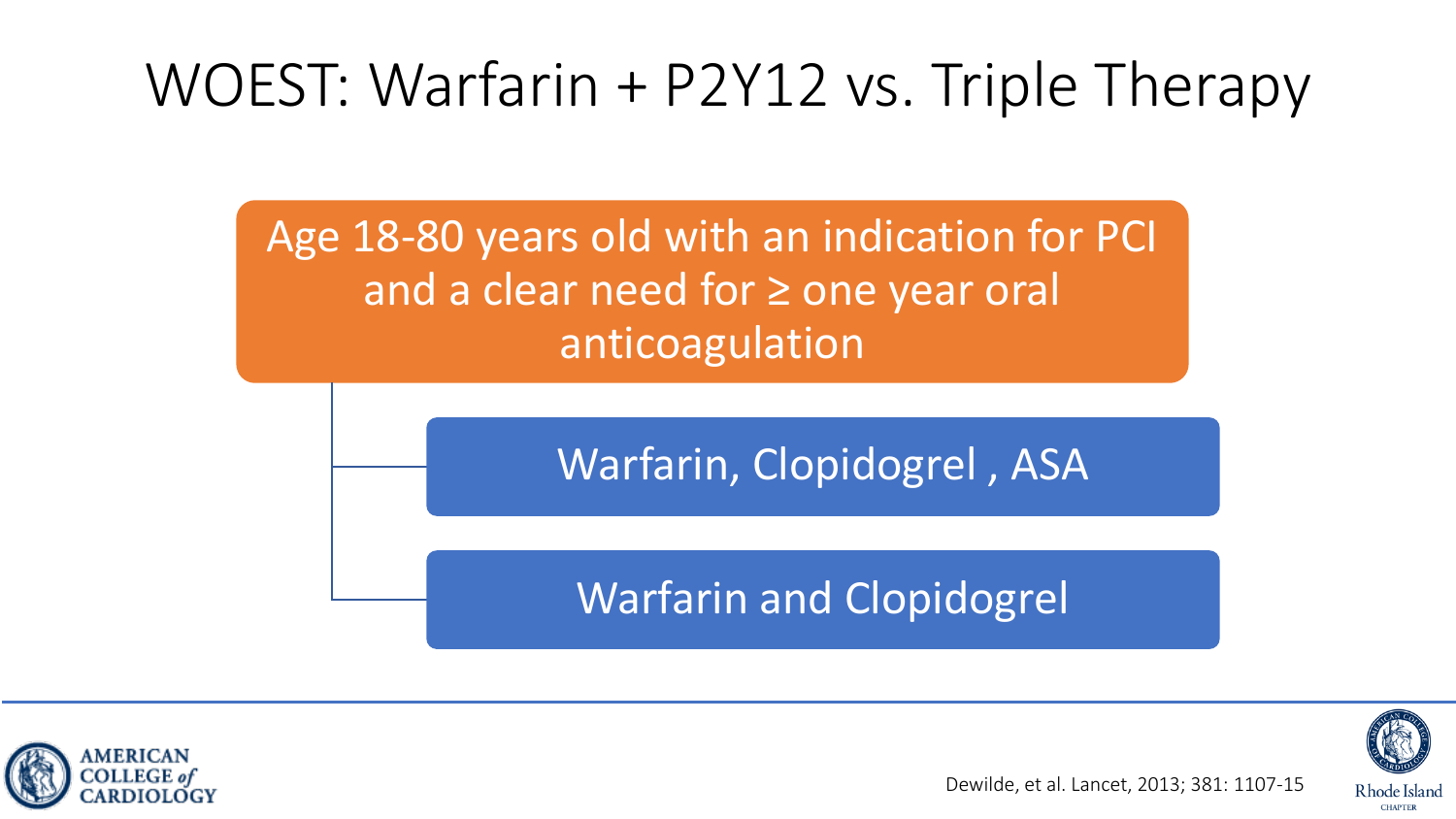#### PIONEER AF-PCI: Rivaroxaban + P2Y12 Inhibitor vs. Triple Therapy



- Primary endpoint: TIMI major + minor + bleeding requiring medical attention
- Secondary endpoint: CV death, MI, and stroke (Ischemic, Hemorrhagic, or Uncertain Origin)



\*Rivaroxaban dosed at 10 mg once daily in patients with CrCl of 30 to <50 mL/min. <sup>†</sup>Alternative P2Y<sub>12</sub> inhibitors: 10 mg once-daily prasugrel or 90 mg twice-daily ticagrelor. ‡Low-dose aspirin (75-100 mg/d). ∆ Open label VKA

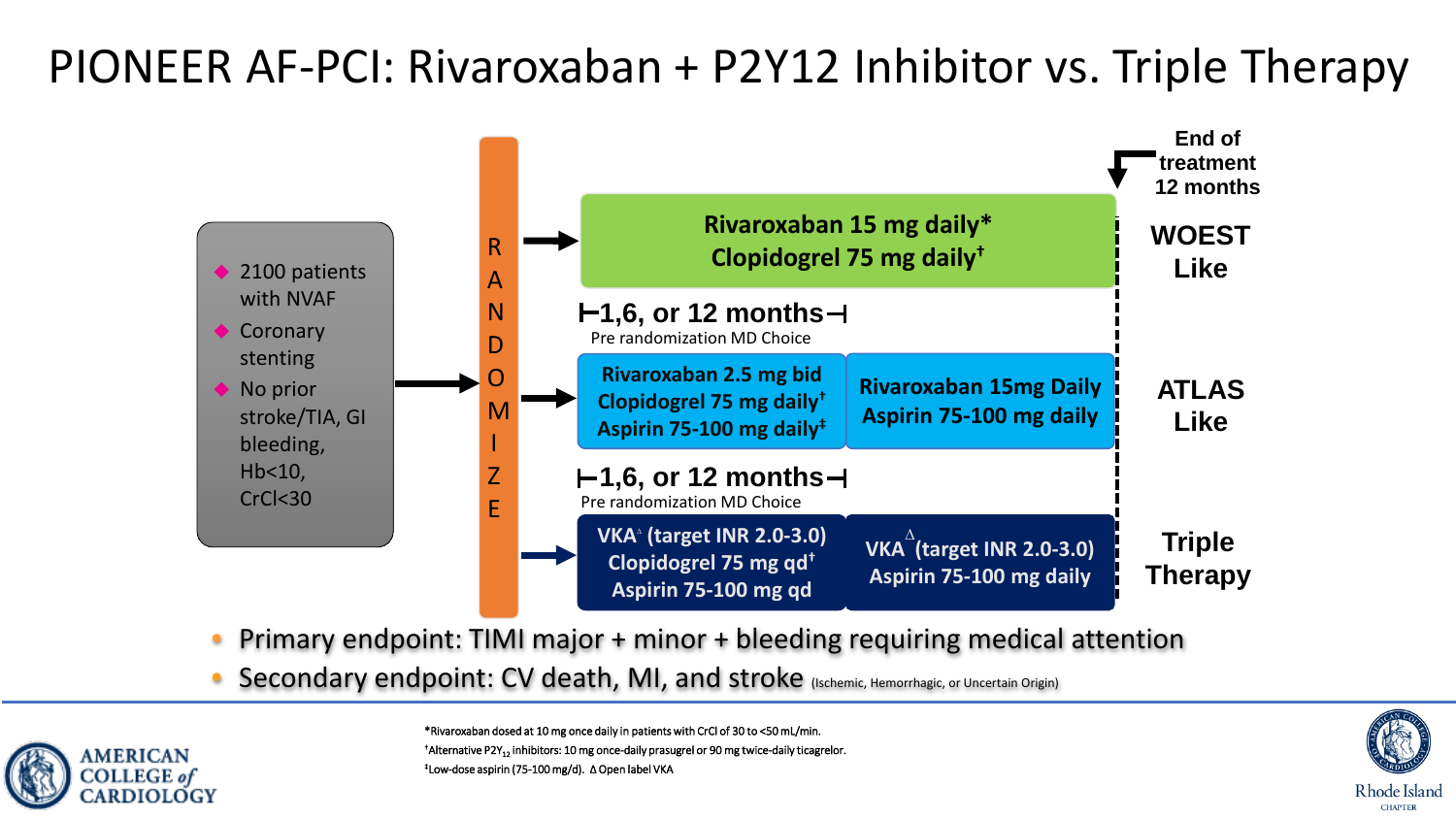#### RE-DUAL: Dabigatran + P2Y12 Inhibitor vs. Triple Therapy







**CHAPTER**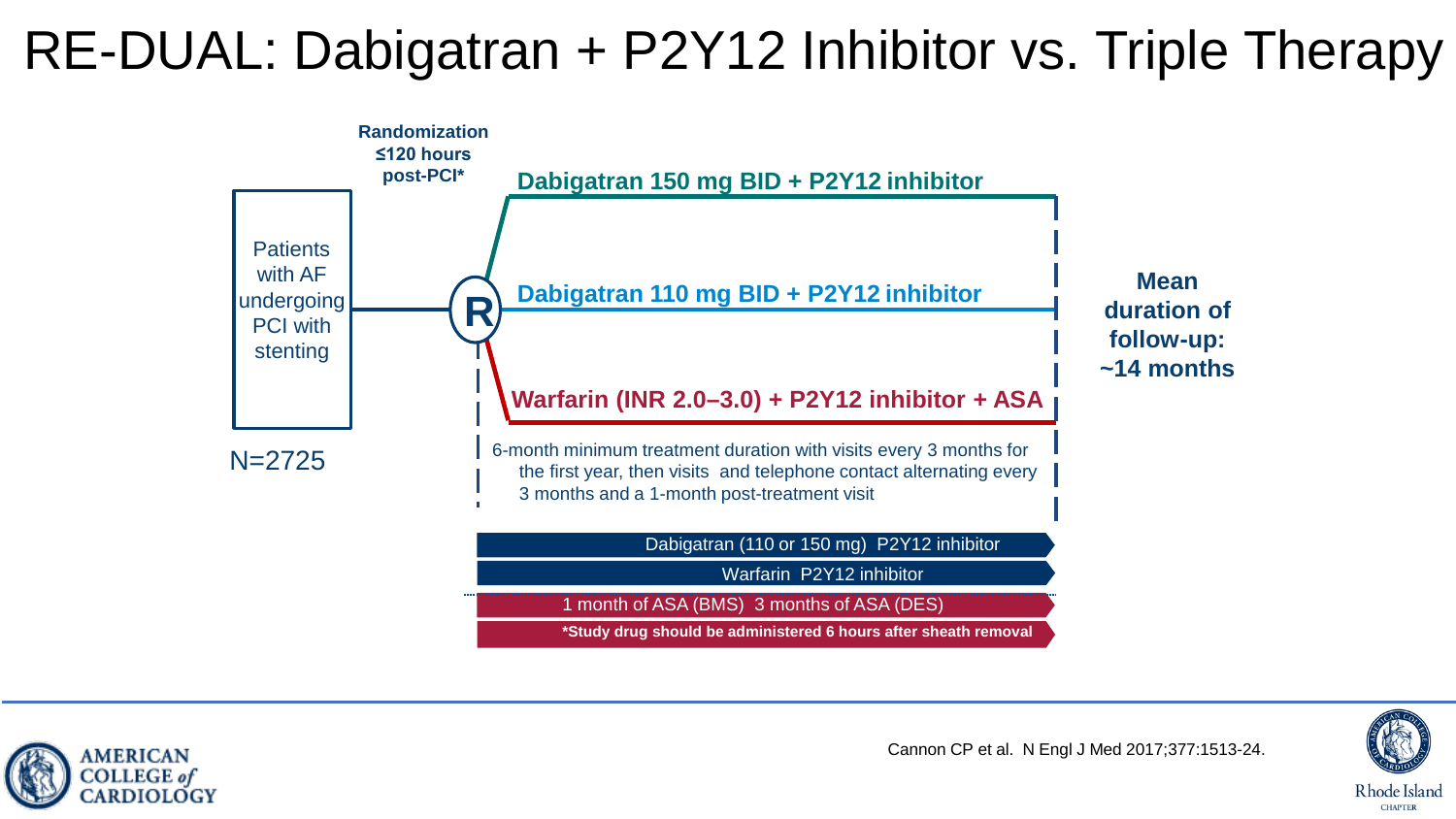### AUGUSTUS: Apixaban + P2Y12 Inhibitor vs. Warfarin



**Primary outcome:** ISTH major / CRNM bleeding

**Secondary outcome(s):** death / hospitalization, death / ischemic events

*MERICAN* **COLLEGE** of

**EARDIOLOGY** 





Rhode Island **CHAPTER**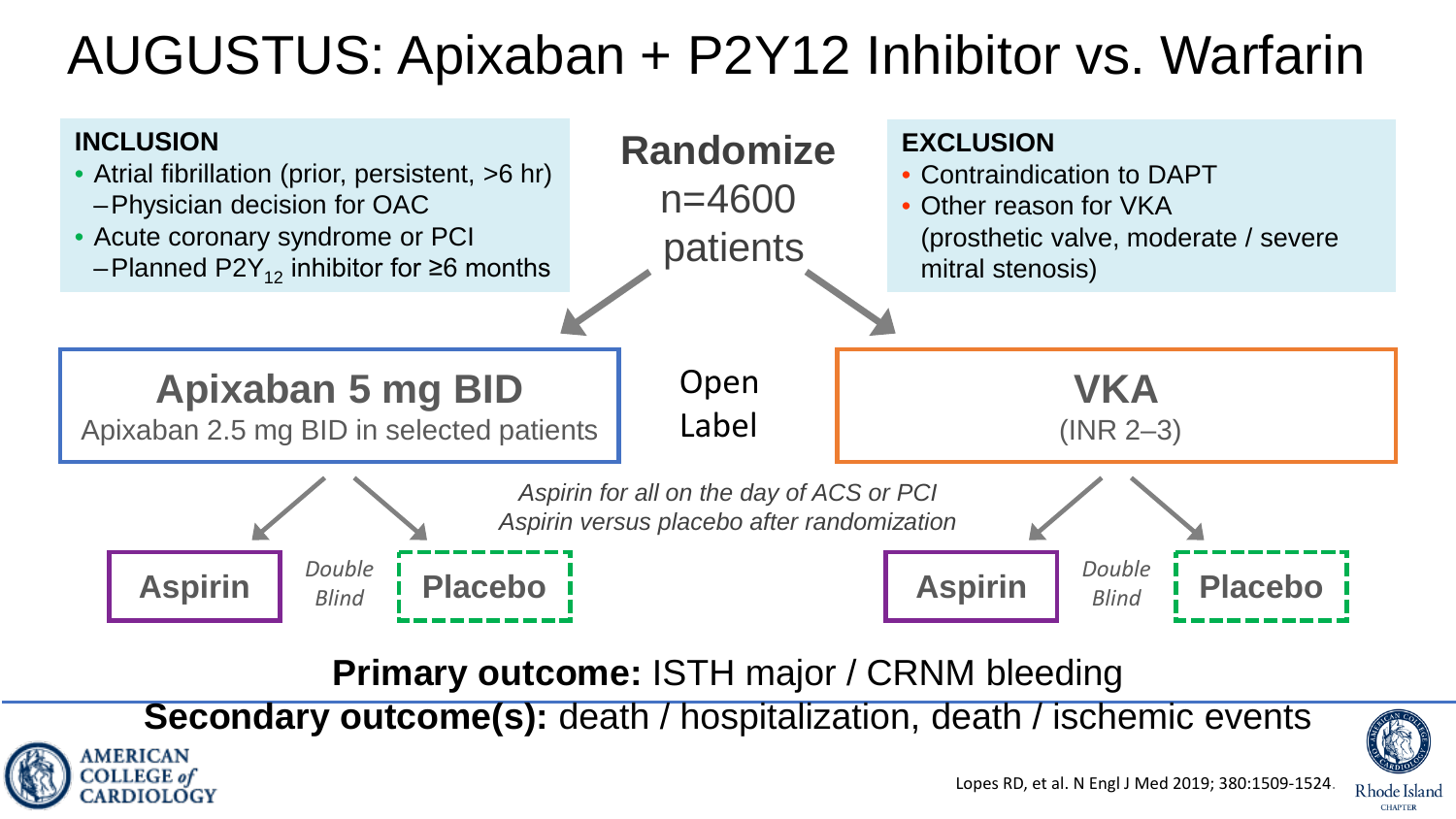# Dual therapy = SAFER!

| <b>Study</b>    | <b>Bleeding</b><br><b>Dual Therapy (%)</b> | <b>Bleeding</b><br><b>Triple Therapy (%)</b> | <b>Thrombotic Events</b><br><b>Dual Therapy (%)</b> | <b>Thrombotic Events</b><br><b>Triple Therapy (%)</b> |
|-----------------|--------------------------------------------|----------------------------------------------|-----------------------------------------------------|-------------------------------------------------------|
| <b>WOEST</b>    | 19.5                                       | 44.9                                         | 11.1                                                | 17.6                                                  |
| <b>PIONEER</b>  | 16.8                                       | 26.7                                         | 6.5                                                 | 6.0                                                   |
| <b>RE-DUAL</b>  | 20.2                                       | 25.7                                         | 11.8                                                | 12.8                                                  |
| <b>AUGUSTUS</b> | 13.8                                       | 18.7                                         | 15.7                                                | 13.9                                                  |



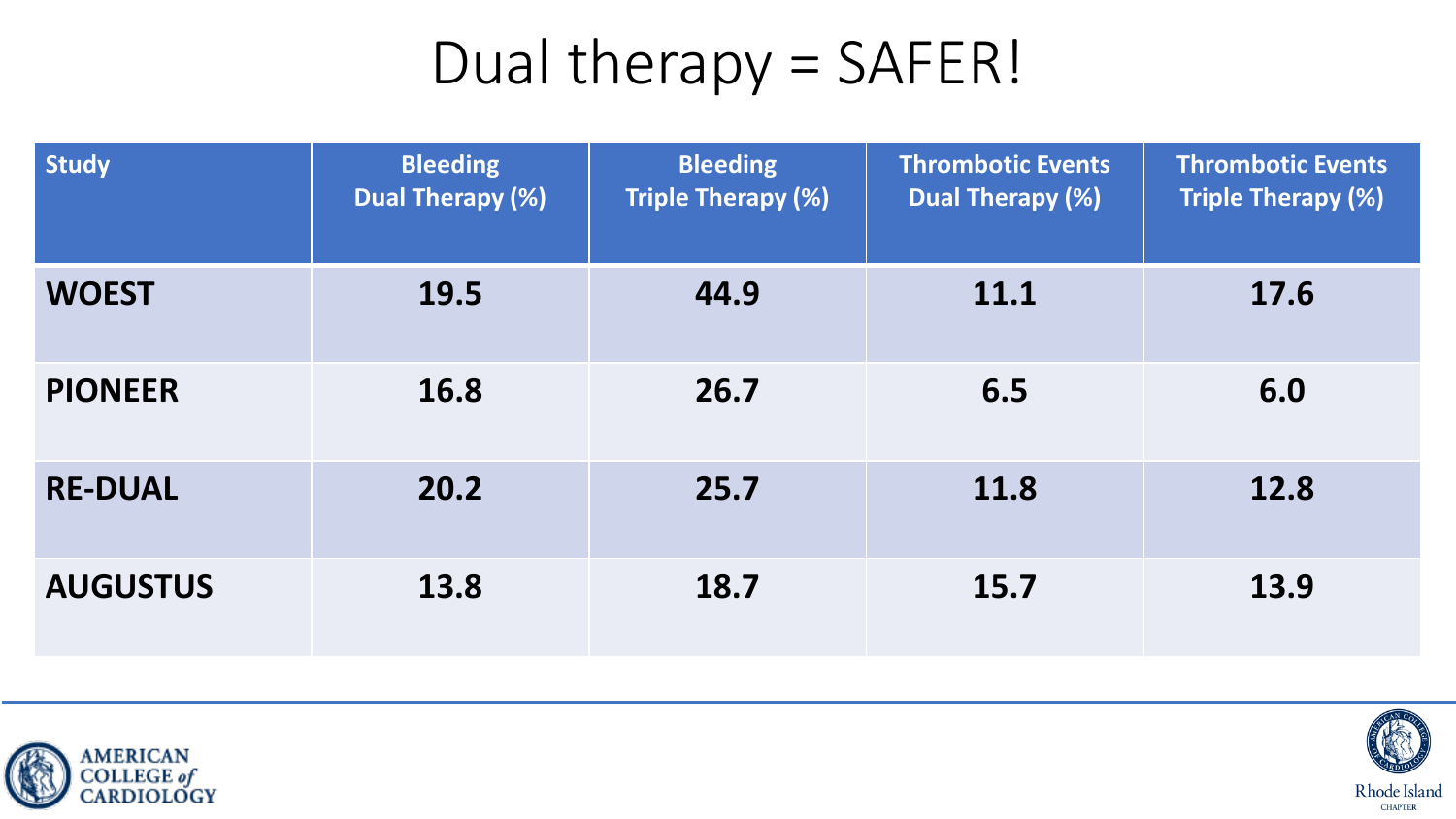### North American Consensus White Paper

| Time<br>from PCI | <b>Default strategy</b>                                                                                                                                                                                                                                  | <b>Patients at high</b><br>ischemic/thrombotic<br>and low bleeding risks | <b>Patients at low</b><br>ischemic/thrombotic<br>or high bleeding risks |
|------------------|----------------------------------------------------------------------------------------------------------------------------------------------------------------------------------------------------------------------------------------------------------|--------------------------------------------------------------------------|-------------------------------------------------------------------------|
| Peri-PCI         | <b>Triple Therapy</b><br>$(OAC + DAPT)$                                                                                                                                                                                                                  | <b>Triple Therapy</b><br>$(OAC + DAPT)$                                  | <b>Triple Therapy</b><br>$(OAC + DAPT)$                                 |
| 1 month          |                                                                                                                                                                                                                                                          | Triple Therapy up to 1 month<br>$(OAC + DAPT)$                           |                                                                         |
| 3 months         | Double Therapy up to 12 months                                                                                                                                                                                                                           |                                                                          | <b>Double Therapy</b><br>up to 6 months<br>$(OAC + SAPT)$               |
| 6 months         | $(OAC + SAPT)$                                                                                                                                                                                                                                           | <b>Double Therapy</b><br>up to 12 months<br>$(OAC + SAPT)$               |                                                                         |
| 12 months        |                                                                                                                                                                                                                                                          |                                                                          |                                                                         |
| >12 months       | <b>OAC</b>                                                                                                                                                                                                                                               | <b>OAC</b>                                                               | <b>OAC</b>                                                              |
|                  | OAC: prefer a NOAC over VKA if no contraindications<br>SAPT: prefer a P2Y <sub>12</sub> inhibitor over aspirin<br>Clopidogrel is the P2Y <sub>12</sub> inhibitor of choice; ticagrelor may be considered in patients at high ischemic/thrombotic and low |                                                                          |                                                                         |



Consider SAPT in addition to OAC after >12 mo. only in select patients at high ischemic/thrombotic and low bleeding risks



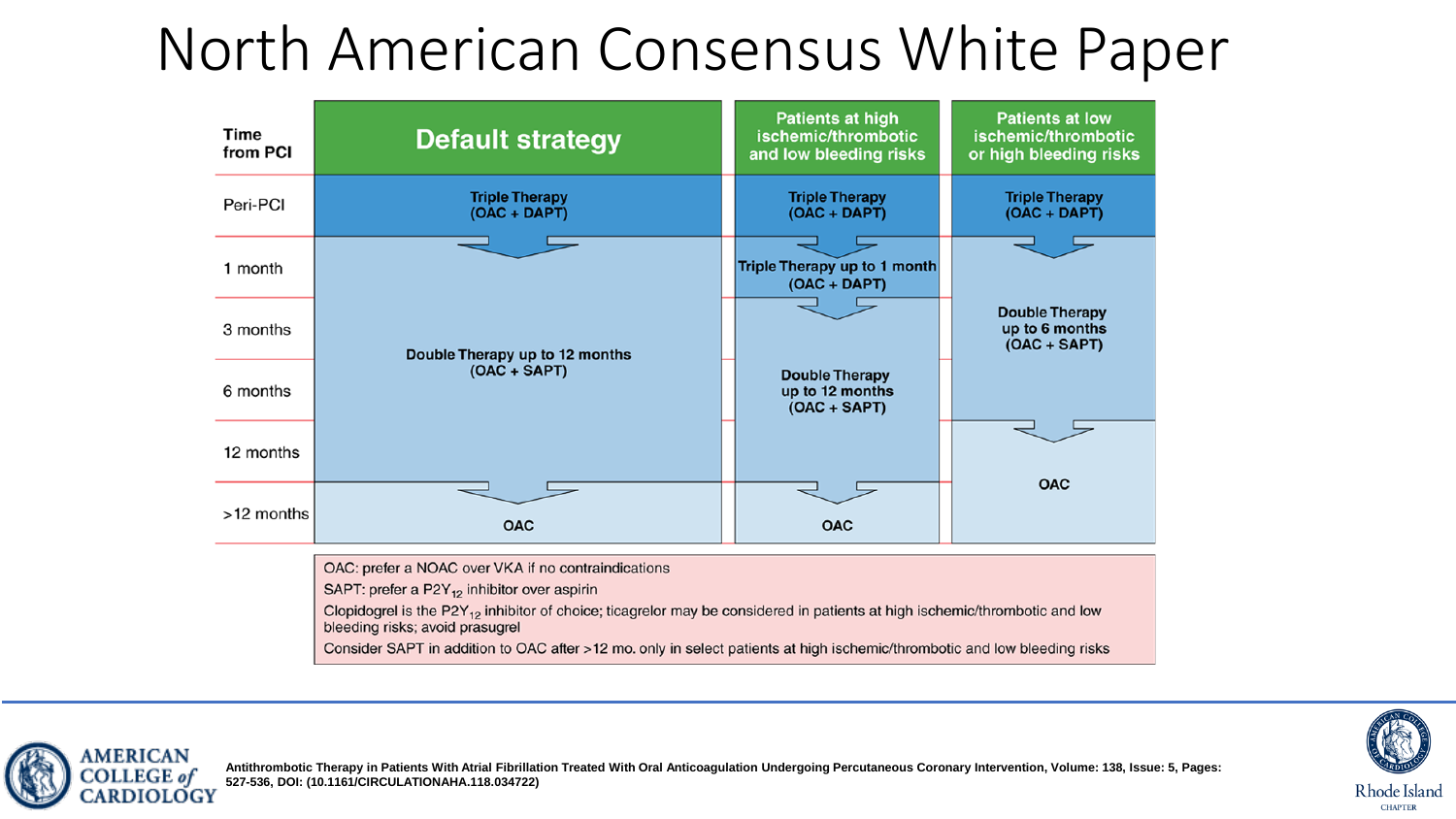# Key take home points

- OAC + SAPT (P2Y<sub>12</sub> inhibitor) preferred over triple therapy in patients with  $AF + ACS$ 
	- Clopidogrel is the preferred  $P2Y_{12}$  inhibitor
		- Limited data with Ticagrelor; Prasugrel currently not recommended
	- DOACs are preferred over warfarin
		- Rivaroxaban 10 15 mg once daily (based on CLcr)
		- Dabigatran 150 mg BID
		- Apixaban 2.5 5 mg BID \*\* PLEASE dose appropriately!!\*\*
- Consider bleeding and thrombotic risk when considering choice of agents and duration of therapy
	- High bleeding risk = OAC + SAPT x 6 months, then OAC alone
	- High thrombotic risk = OAC + SAPT x 12 months, then OAC alone
		- Can consider triple therapy (OAC + DAPT) x 1 month



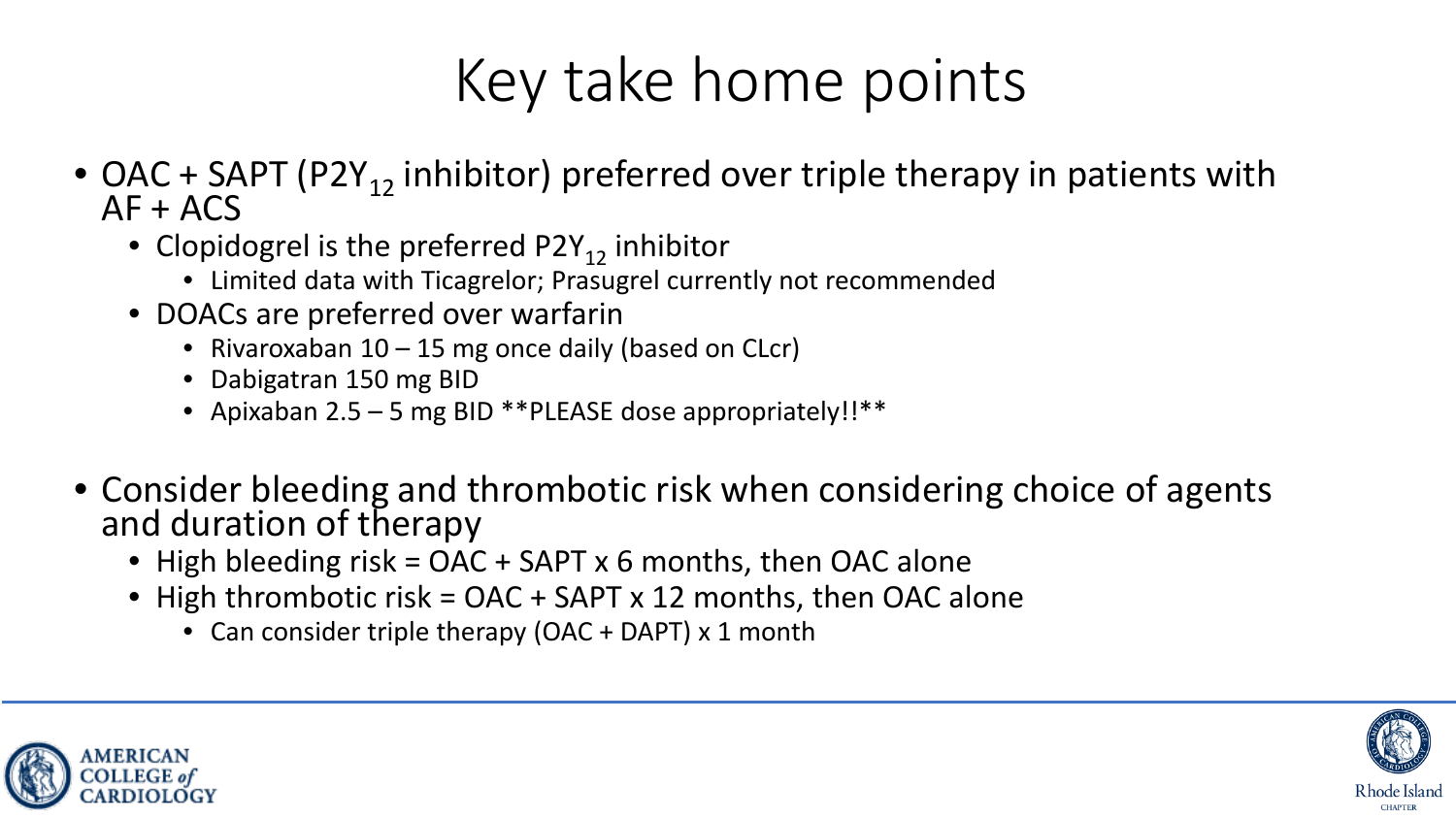Which of the following would you recommend for stroke prevention for an AF Patient requiring Chronic Hemodialysis?

- A. Warfarin
- B. Apixaban
- **Aspirin**
- D. No therapy



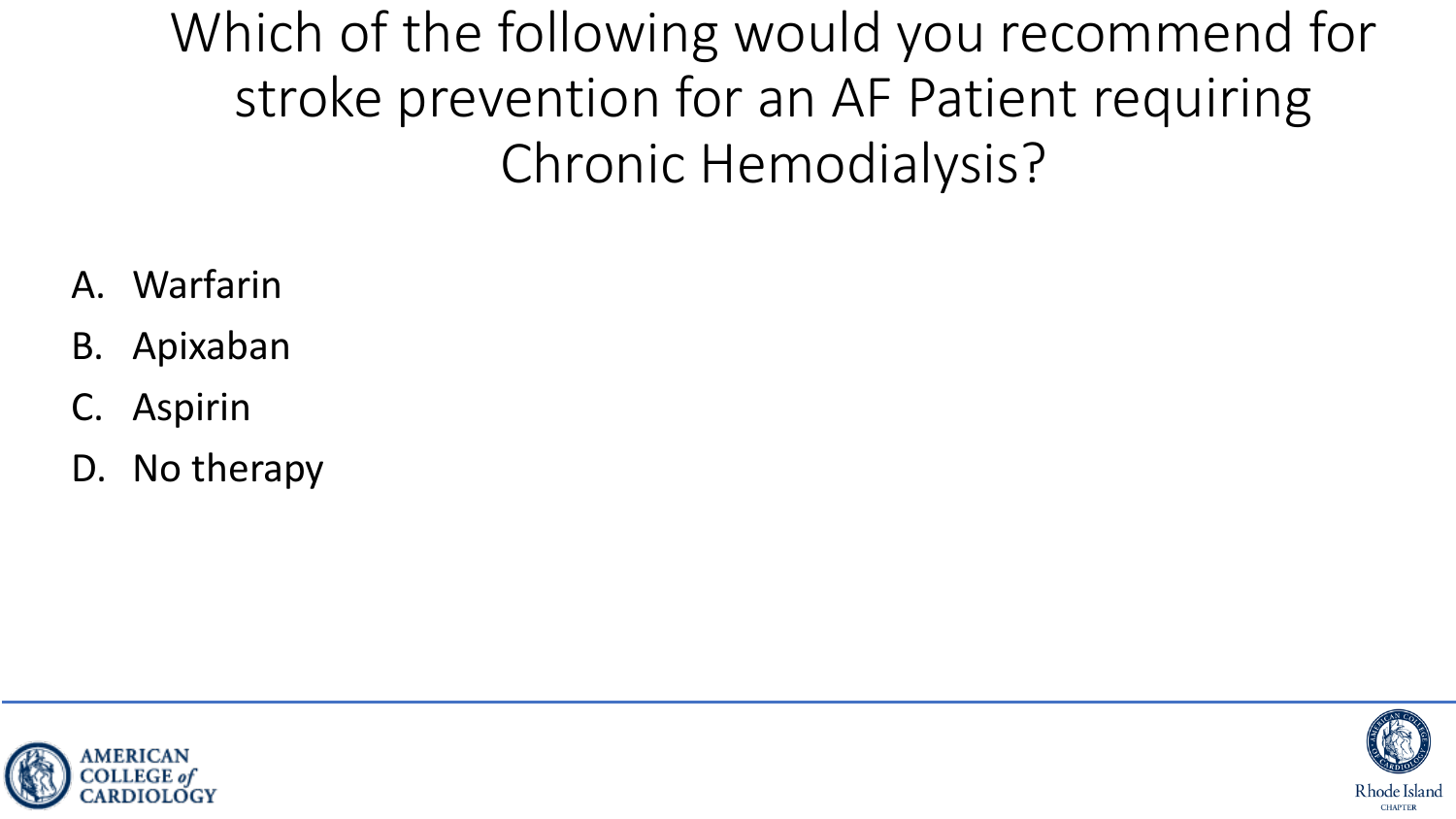# Challenges in AF Patients with ESRD

- What are there differences in stroke risk in ESRD/HD patients with AF compared with AF patients with normal/better renal function?
- CKD Stage 4-5 and chronic dialysis patients are not enrolled in clinical trials
	- Safe to extrapolate data from Stage  $1 3$  CKD?
- Challenges with Warfarin in ESRD/HD
- Challenges with DOACs in ESRD/HD



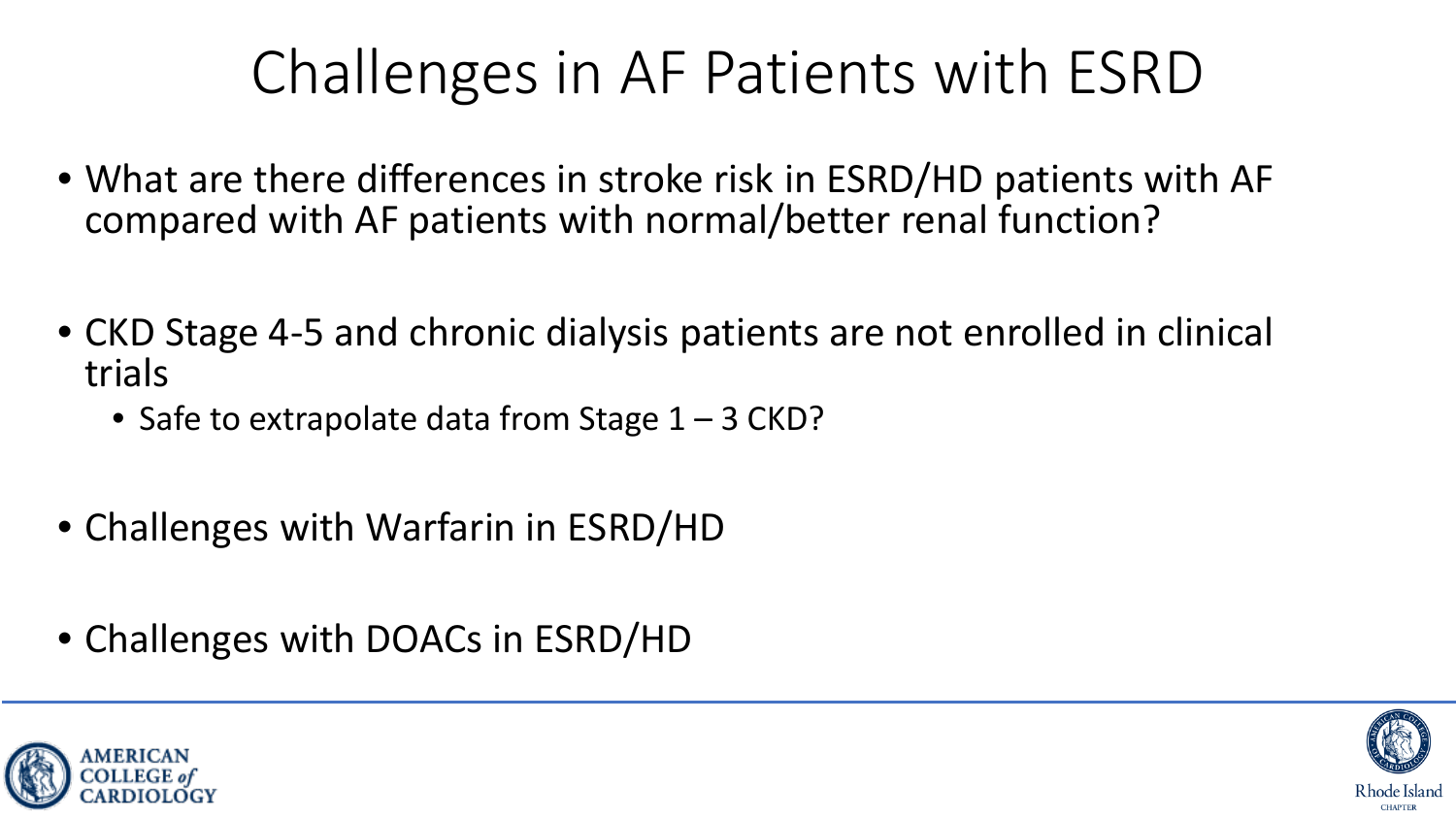# DOACs in ESRD/HD

|                        | <b>Dabigatran</b>           | Apixaban       | <b>Edoxaban</b>                  | <b>Rivaroxaban</b>           |
|------------------------|-----------------------------|----------------|----------------------------------|------------------------------|
| Target                 | <b>Factor II</b>            | Factor Xa      | Factor Xa                        | Factor Xa                    |
| <b>Renal Clearance</b> | 80%                         | 27%            | 50%                              | 36%                          |
| Dosing: AF             | 150 mg BID                  | 5 mg BID       | 60 mg Daily                      | 20 mg Daily                  |
| Renal dosing: AF       | 75 mg BID<br>Calcar 15 - 30 | 2.5 mg BID $*$ | 30 mg Daily<br>Calcar: $15 - 50$ | 15 mg Daily<br>Calcar $< 50$ |
| AF dosing in HD?       | <b>NO</b>                   | <b>YES</b>     | <b>NO</b>                        | <b>YES</b>                   |
| HD Dosing in AF        | N/A                         | 5 mg BID**     | N/A                              | 15 mg Daily                  |

\*Apixaban renal dosing is based on 2 of 3: Age ≥ 80 years-old, Weight ≤ 60 kg, Creatinine ≥ 1.5 mg/dL

\*\* Apixaban HD dosing is 5 mg BID unless 1 additional factor listed above is present



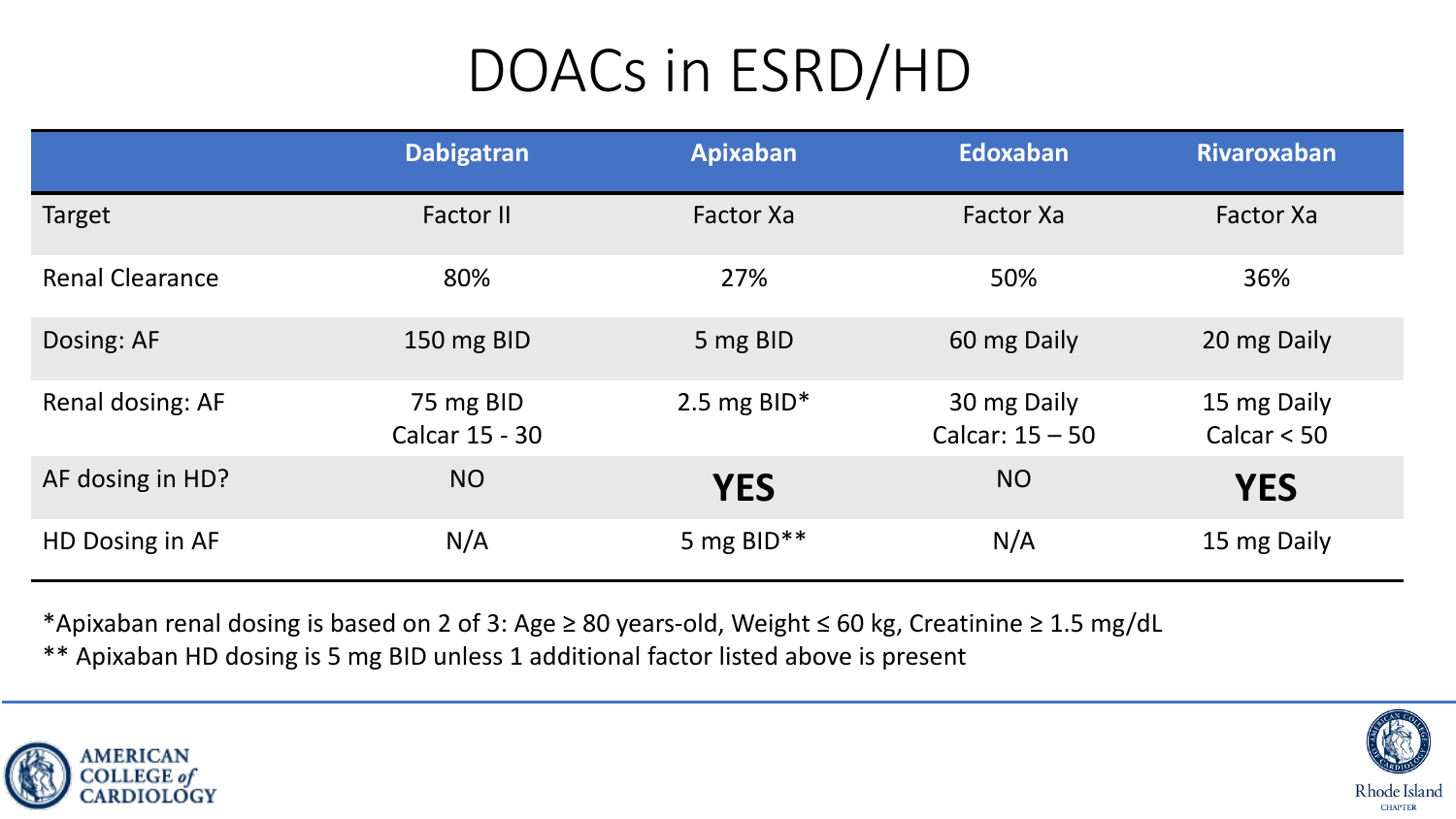#### Apixaban Pharmacokinetics (n=8)





Wang X et al. J Clin Pharmacol 2016; 56(5):628-36.



**CHAPTER**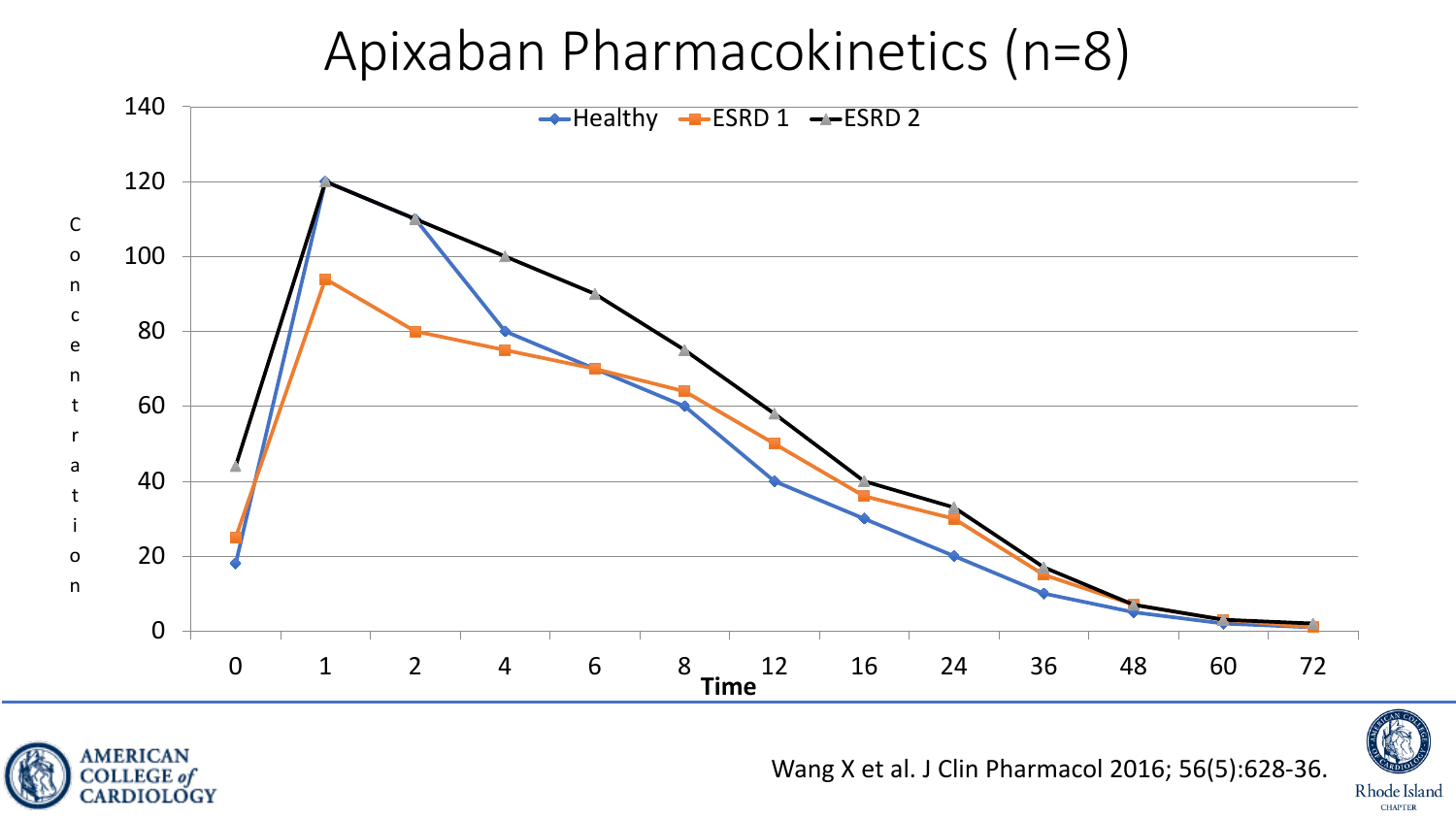### Rivaroxaban Pharmacokinetics (n=8)

 $\rightarrow$  Healthy  $\rightarrow$  Riva pre-HD  $\rightarrow$  Riva post-HD



**CHAPTER**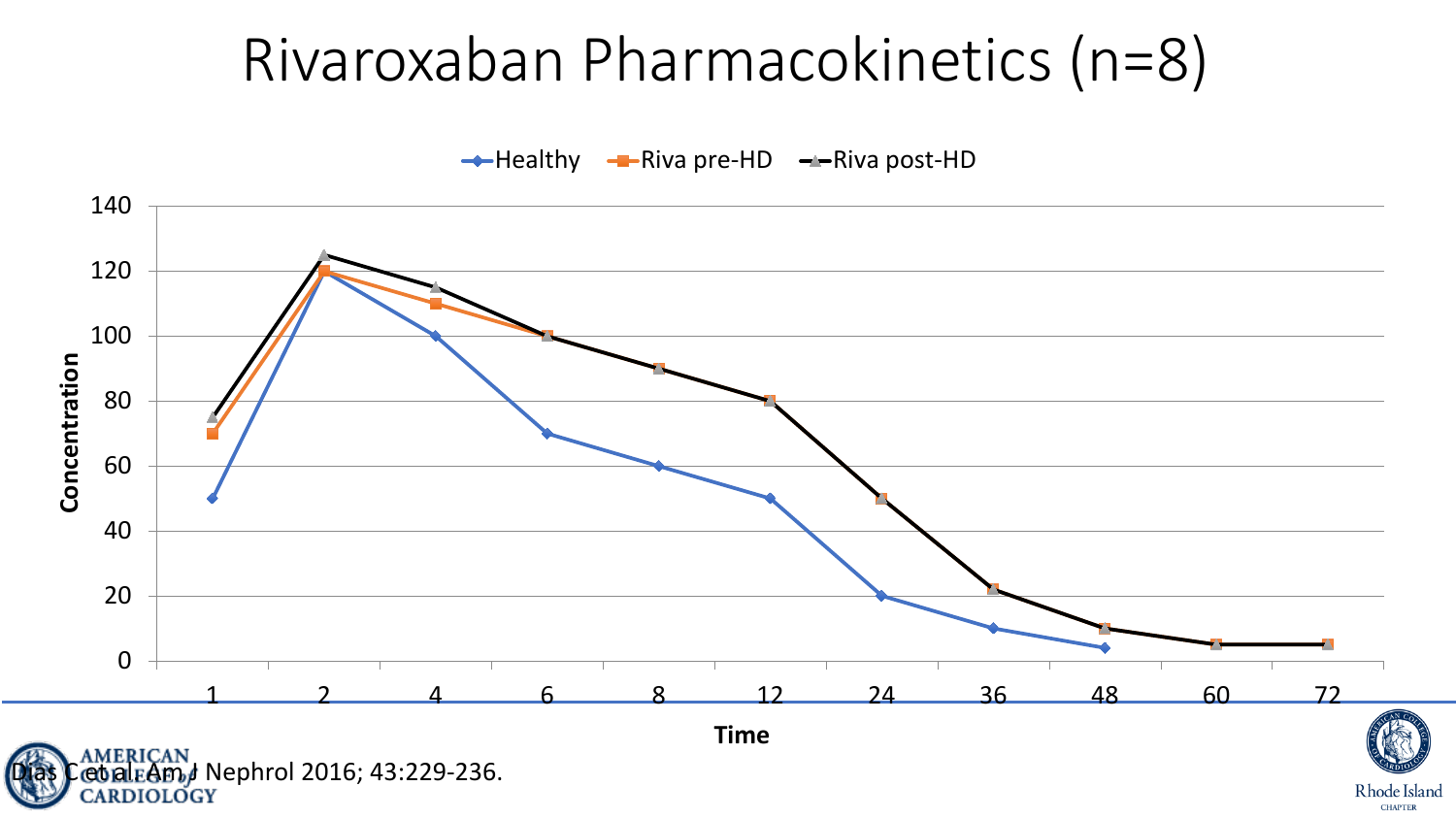#### Apixaban vs. Warfarin: Renal Impairment Outcomes (Aristotle)



**MERICAN** COLLEGE of

CARDIOLOGY



**CHAPTER** 

Hohnloser SH et al. Eur Heart J 2012; 33:2821–2830.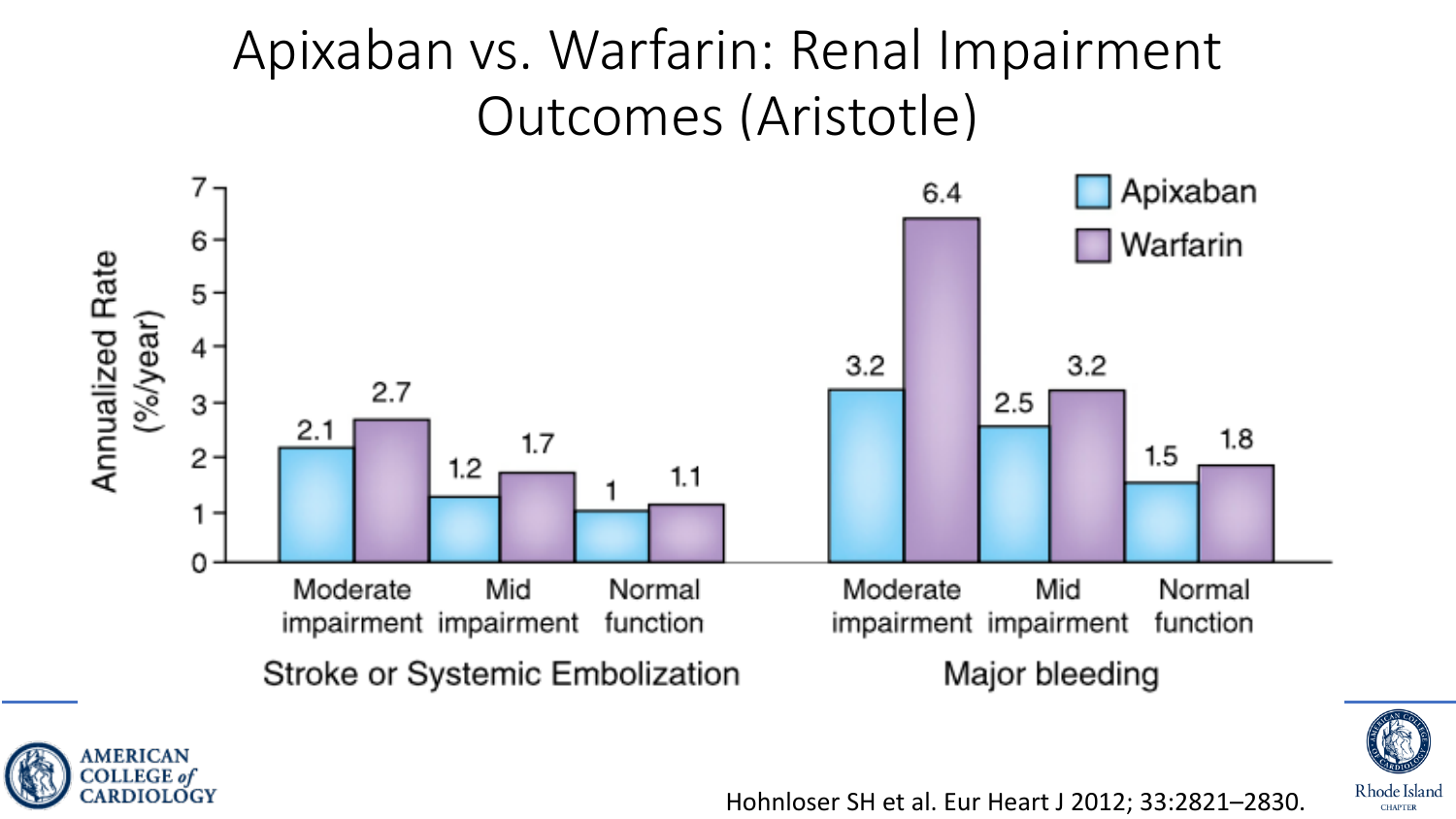Rivaroxaban vs. Warfarin: Renal Impairment Outcomes (ROCKET-AF)

**Rivaroxaban Moderate Warfarin Moderate Rivaroxaban Mild Warfarin Mild**

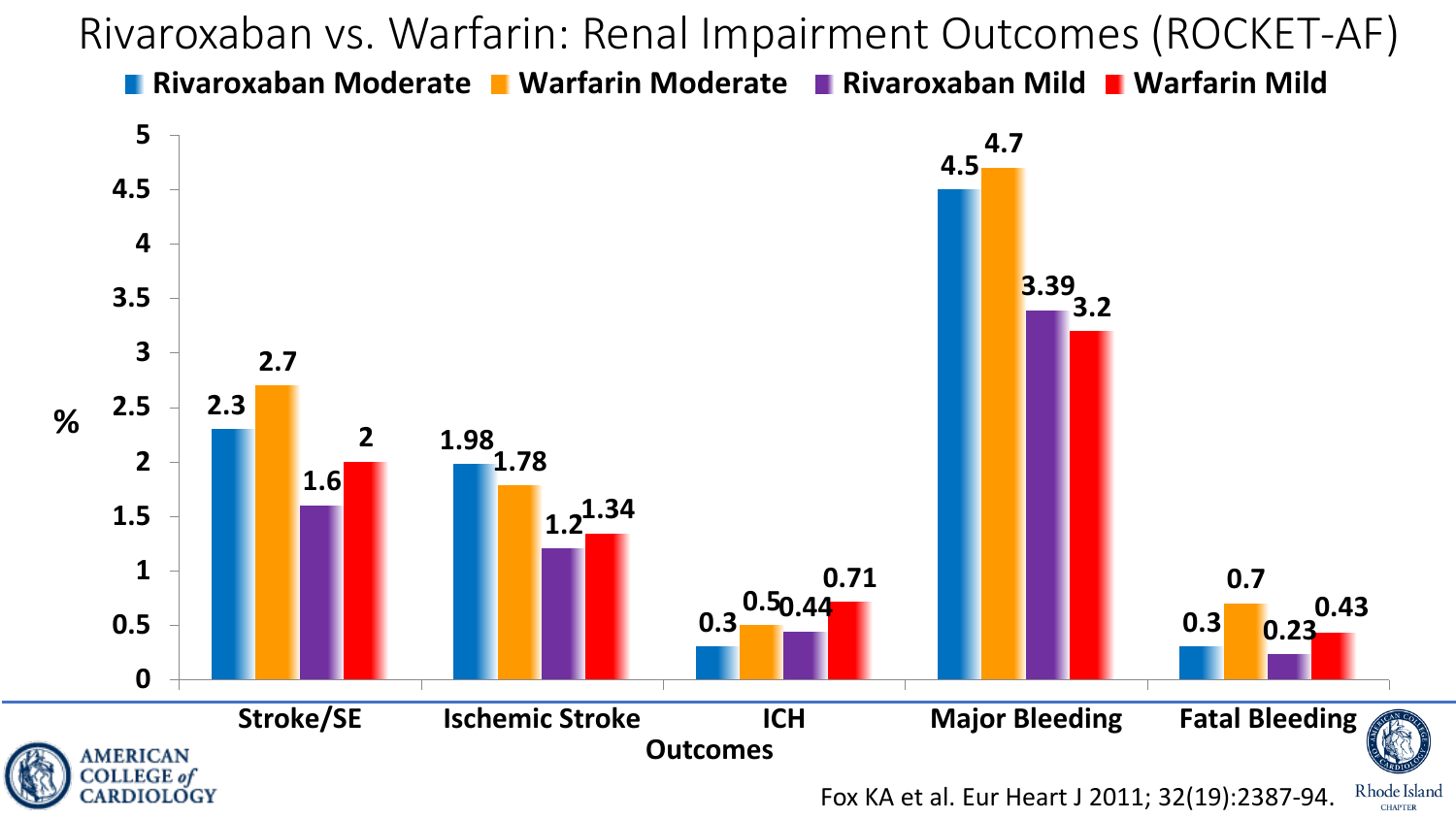### Apixaban vs. Warfarin in ESRD

- Retrospective cohort study of 25,523 patients with AF
	- US Renal Data System 2010 2015
- 2351 patients on Apixaban matched to 23,172 warfarin patients
- Matched based on:
	- Age
	- Gender
	- Diabetes
	- CVA
	- Bleeding history
	- Obesity
	- Dialysis modality
	- Interacting Drugs
- Primary outcomes measures: Stroke/systemic embolism, major bleeding





**CHAPTER**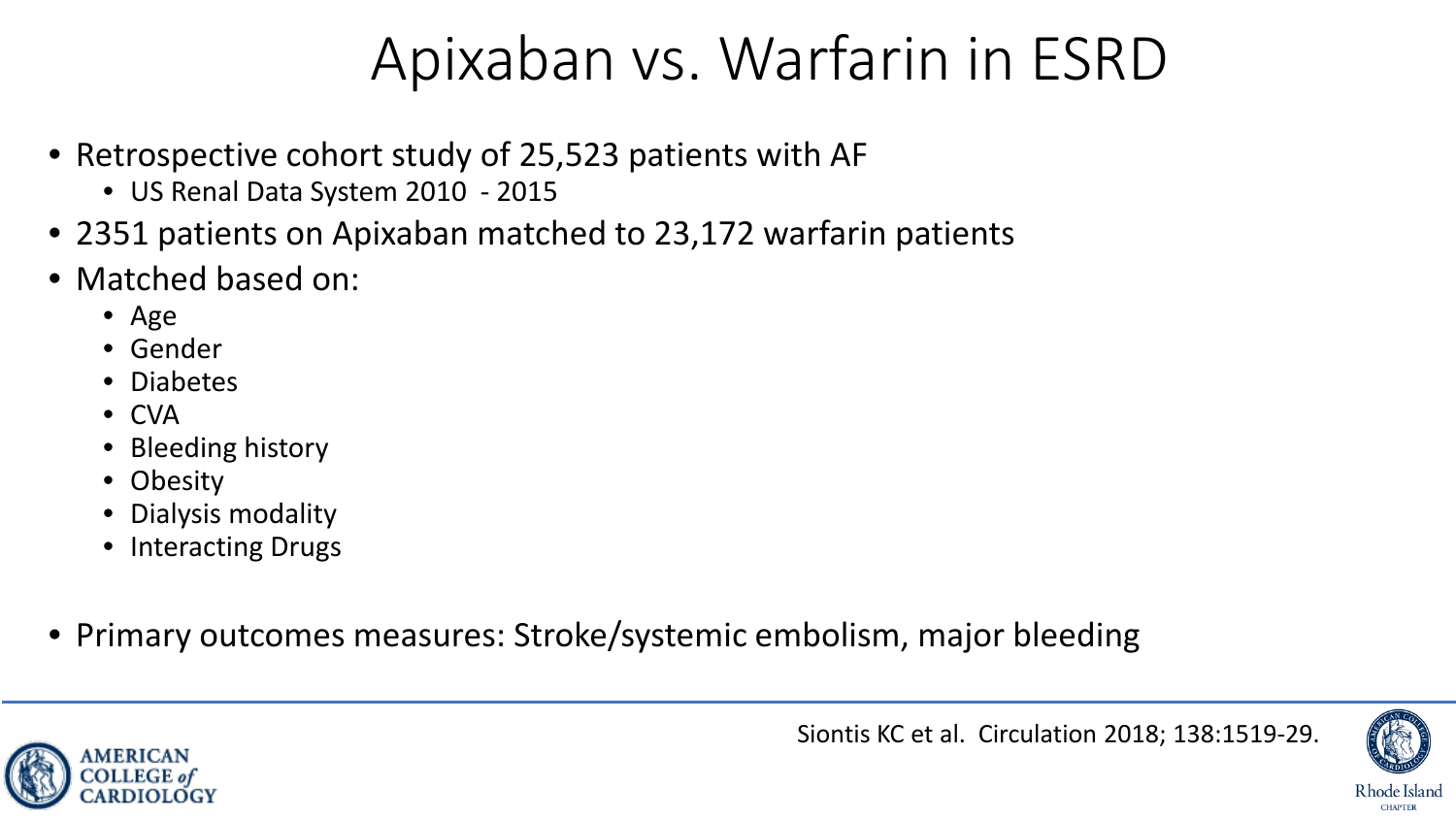#### Apixaban vs. Warfarin in ESRD

- No differences in stroke/systemic embolism between groups
	- Apixaban 12.4 vs. Warfarin 11.8 per 100 patient-years
	- HR: 0.88  $(0.69 1.12; p=0.29)$
- Major bleeding was reduced:
	- Apixaban 19.7 vs. Warfarin 22.9 per 100 patient-years
	- HR: 0.72 (0.59 0.87;  $p < 0.001$ )
	- GI Bleeding reduced in Apixaban treated patients
	- No differences in intracranial hemorrhage 3.1 vs. 3.5 per 100 patient-years
- No differences in mortality:



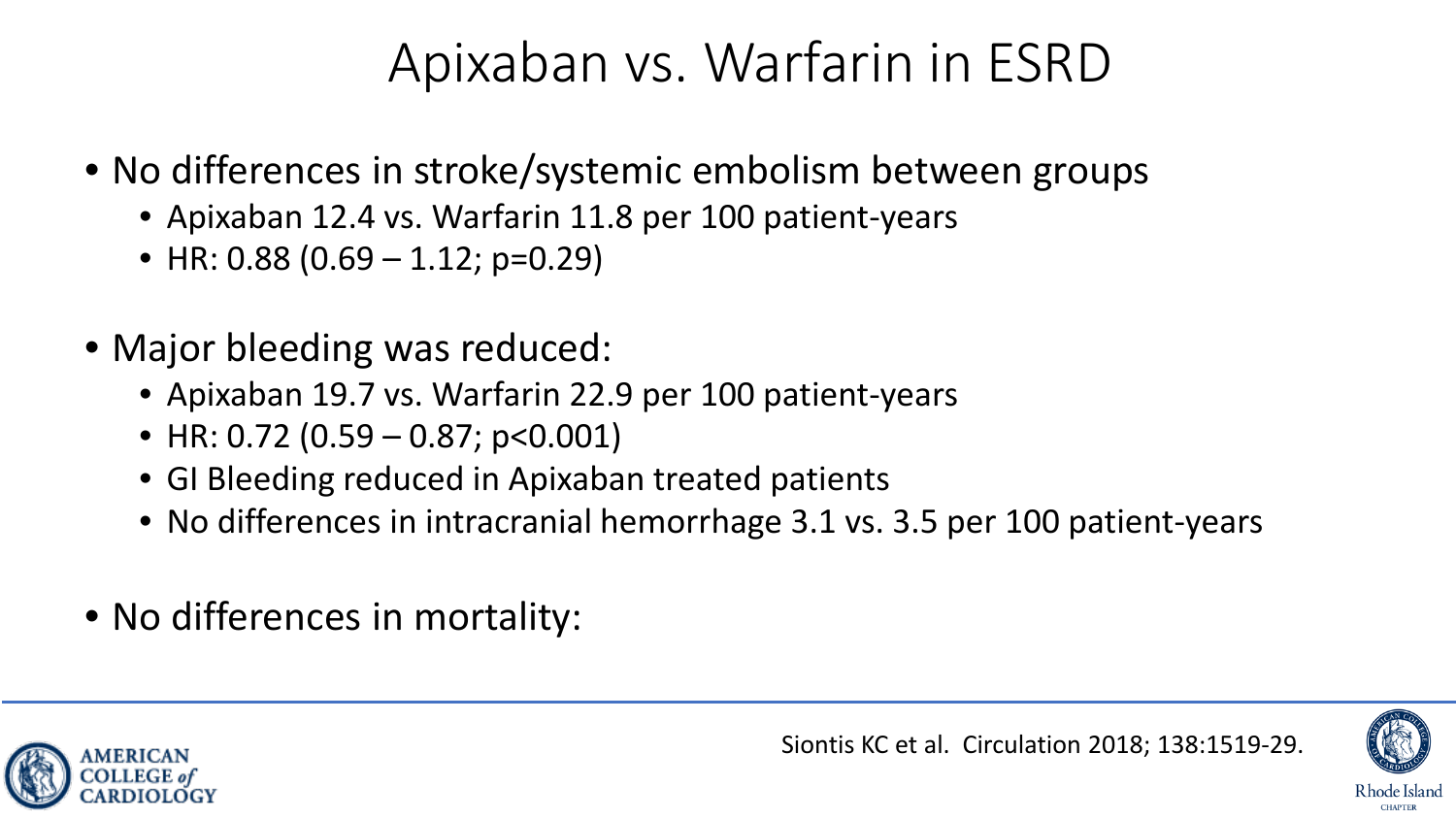# Apixaban Dosing Influences Outcomes

- 44% patients received 5 mg BID vs. 56% received 2.5 mg BID
- Apixaban 5 mg BID group associated with better outcomes vs. Warfarin
	- Stroke: HR: 0.64 (0.42 0.97; *p*=0.04)
	- Major Bleeding: HR 0.71 (0.53 0.95; *p*=0.02)
	- Death: HR: 0.63 (0.46 0.85, *p*=0.003)
- Apixaban 2.5 mg group only had reduced bleeding:
	- Stroke: HR: 1.11 (0.82 1.50; *p*=0.49)
	- Major Bleeding: HR 0.71 (0.56 0.91; *p*=0.007)
	- Death: HR: 1.07 (0.87 1.33, *p*=0.52)



Rhode Island

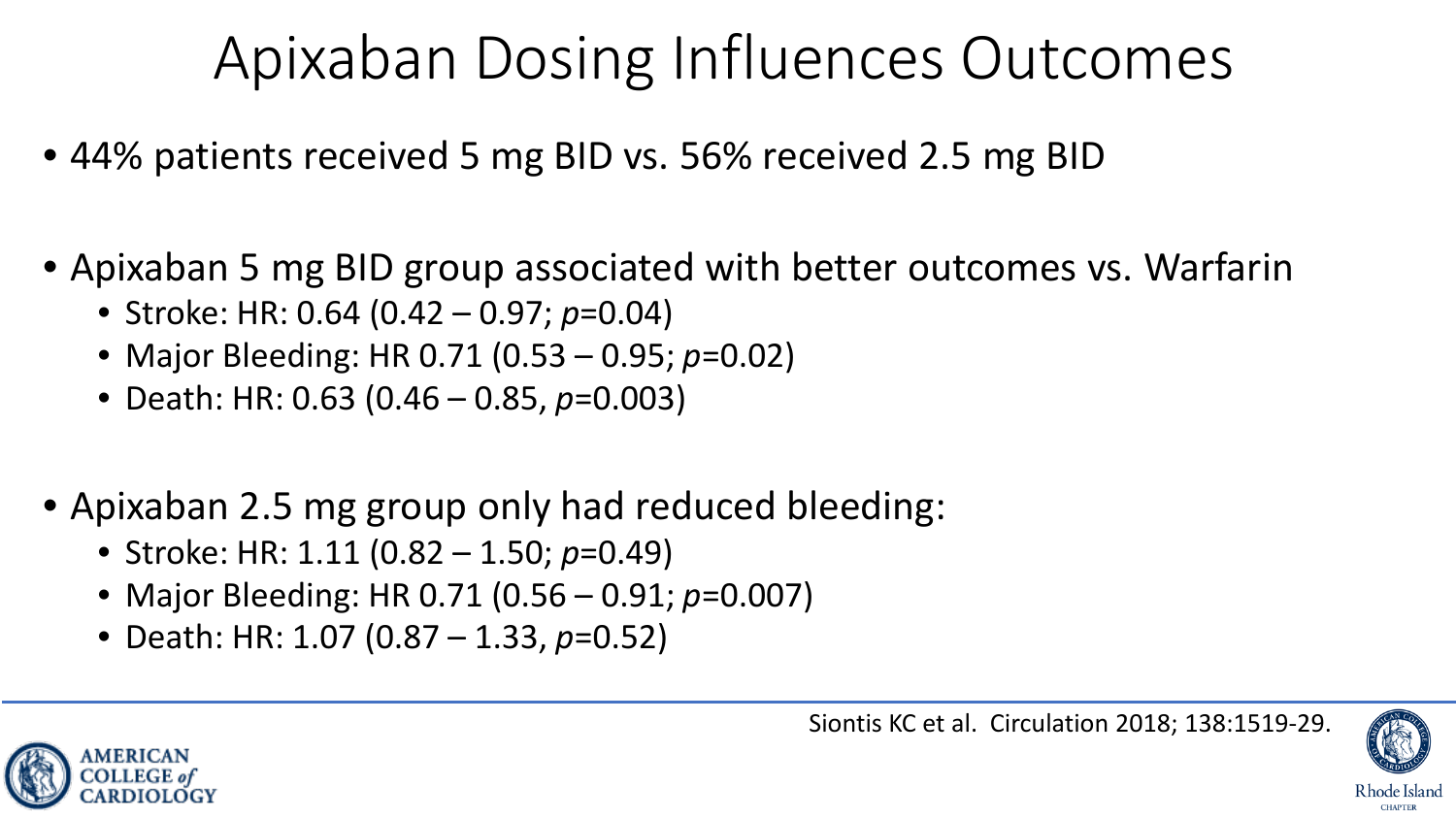#### Future Studies in AF patients with ESRD/HD

| <b>Study Title</b> | <b>Methods</b>                             | <b>Inclusion Criteria</b>                                                                               | <b>Primary Outcomes</b>                                                               |
|--------------------|--------------------------------------------|---------------------------------------------------------------------------------------------------------|---------------------------------------------------------------------------------------|
| <b>ADAXIA</b>      | Apixaban 2.5 BID<br>VS.<br>Phenprocoumon   | <b>ESRD with 3x week</b><br>$\bullet$<br>HD.<br>AF, CHADSVASc $\geq 2$<br>$\bullet$                     | Major and clinically relevant non-major bleeding                                      |
| <b>RENAL-AF</b>    | Apixaban vs<br>Warfarin                    | <b>ESRD with chronic</b><br>$\bullet$<br>HD.<br>AF, CHADSVASc $\geq 2$<br>$\bullet$                     | Major and clinically relevant non-major bleeding                                      |
| <b>AVKDIAL</b>     | Warfarin vs.<br>placebo                    | <b>ESRD with chronic</b><br>$\bullet$<br>HD.<br>AF, CHADSVASc $\geq 2$<br>$HASBLED \geq 3$<br>$\bullet$ | Cumulative incidence: severe bleeding and<br>thrombosis                               |
| <b>XARENO</b>      | Rivaroxaban vs.<br>Warfarin vs.<br>Placebo | • CKD: eGFR $15 - 49$<br>$\bullet$ AF                                                                   | Decline in eGFR<br><b>Major Bleeding</b><br>Thromboembolic events (Stroke, VTE, MACE) |



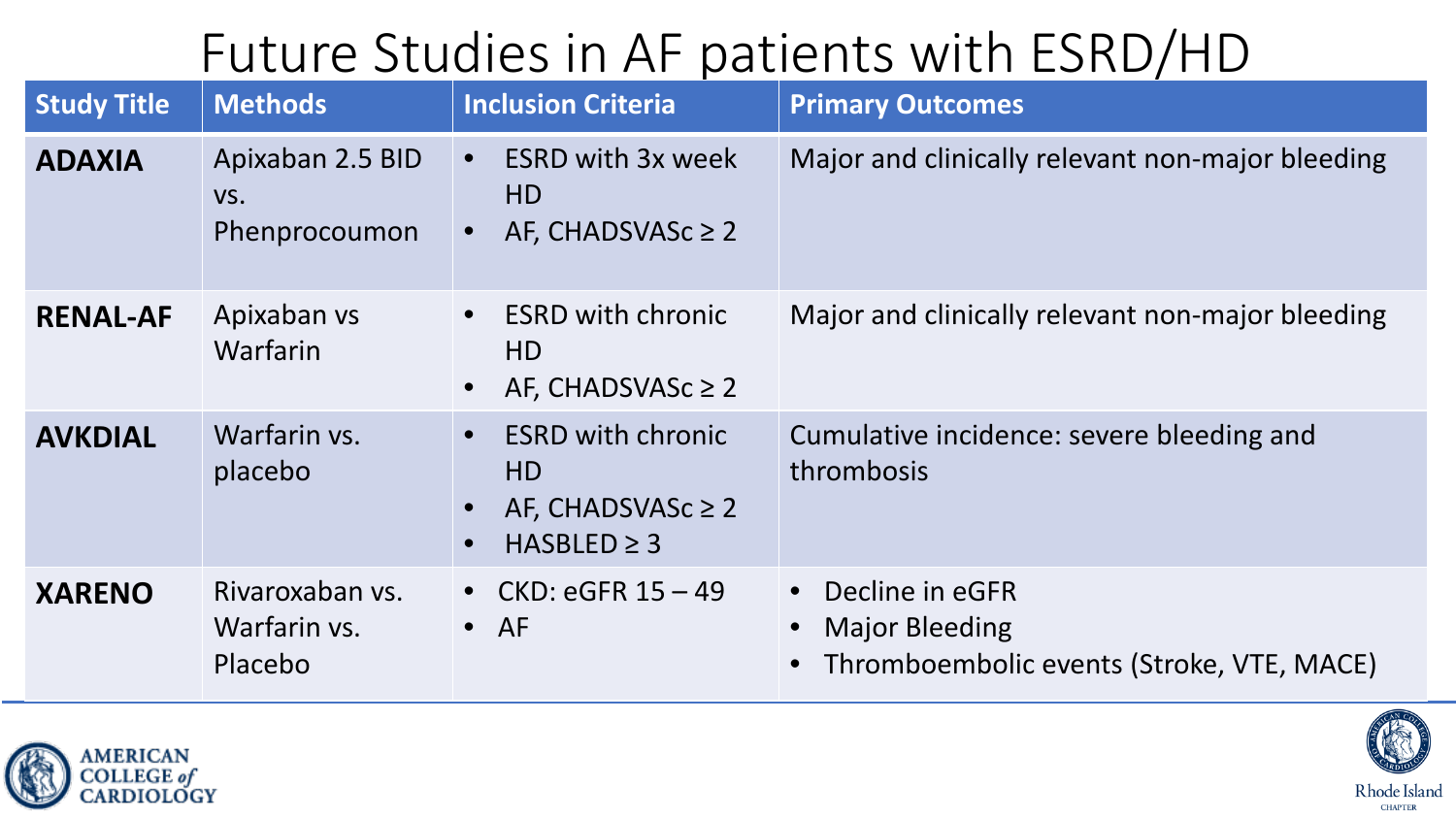#### 2019 ACC/AHA Focused Update for Atrial Fibrillation

| Recommendations for Selecting an Anticoagulant Regimen—Balancing Risks and Benefits |  |
|-------------------------------------------------------------------------------------|--|
|-------------------------------------------------------------------------------------|--|

| For patients with AF who have a $CHA2DS2-VASC score of 2 or greater in men or 3$<br>or greater in women and who have end-stage chronic kidney disease (CKD;<br>creatinine clearance [CrCl] <15 mL/min) or are on dialysis, it might be<br>reasonable to prescribe warfarin (INR 2.0 to 3.0) or apixaban for oral<br>anticoagulation.<br><b>MODIFIED:</b> New evidence has been added. LOE was updated from B to B-NR.<br>I <sub>1</sub><br><b>B-NR</b><br>(Section 4.1. in the 2014 AF Guideline) | <b>COR</b> | <b>LOE</b> | <b>Recommendations</b> |
|---------------------------------------------------------------------------------------------------------------------------------------------------------------------------------------------------------------------------------------------------------------------------------------------------------------------------------------------------------------------------------------------------------------------------------------------------------------------------------------------------|------------|------------|------------------------|
|                                                                                                                                                                                                                                                                                                                                                                                                                                                                                                   |            |            |                        |





**CHAPTER**